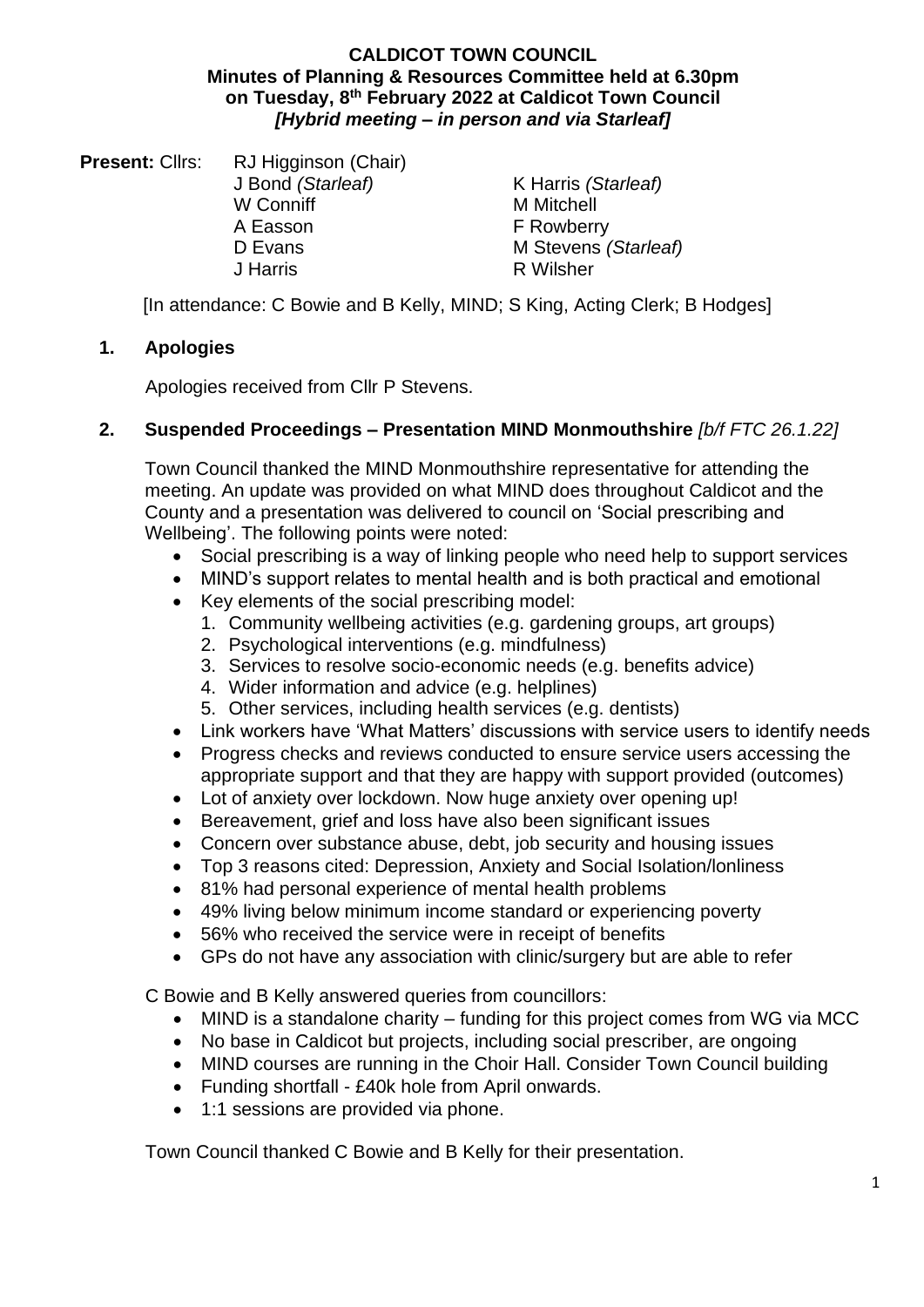## **3. Declarations of Interest - To be identified under the relevant item**

Cllrs A Easson, D Evans and RJ Higginson declared personal interests as members of Mon CC Planning Committee, in relation to agenda item 4.

The Mayor advised that a late item had been received from One Voice Wales in relation to recruitment. Town Council were asked whether to accept the item, which related to personnel matters. Town Council resolved to accept the item, to be discussed in committee.

## **4. Planning**

# **A) Planning Applications:**

*Cllrs A Easson, D Evans and RJ Higginson declared personal interests as members of Mon CC Planning Committee.*

**DM/2022/00042:** Planning Permission. Knock down existing old porch & replace with new improved porch - 148 Castle Lea, Caldicot NP26 4HS **APPROVED**

**DM/2022/00097:** EIA Screening Request. Request that Mon CC adopts a screening opinion as to whether the proposed works to facilitate a new park and ride facility at Severn Tunnel Junction constitutes Environmental Impact Assessment (EIA). The proposed railway station layout comprises a 200-space car park and a dedicated access road for buses to drop off and pick up passengers. There will also be provision for active travel and additional cycle storage at the station –

North of Land at Severn Tunnel Junction, Station Road, Rogiet, Monmouthshire.

**APPROVED**

**DM/2021/02073:** Householder. two storey side extension and conversion of garage to playroom - 32 Goldfinch Close, Caldicot NP26 5BX **APPROVED**

**DM/2021/02096:** Householder. New ground floor side extension located to the existing carport. Further works involve new ramps located to the front and rear of the property as plans indicate and to be modular design/construction. Lastly various alterations included such as a new front door, concrete paving where shown and a concrete pathway to the rear - 11 Chepstow Road, Caldicot, NP26 4HY **APPROVED**

**DM/2022/00037:** Householder. Bedroom and bathroom extension, access aids and ramp - 8 Kipling Road, Caldicot, NP26 5LG **APPROVED** 

**DM/2021/00605 (Reconsultation):** The demolition of the existing dwelling and construction of two semi-detached, two bedroom dormer bungalows - 1A Station Road, Caldicot, NP26 4BU **APPROVED**

**DM/2020/00321 (Reconsultation):** Discharge of Conditions: 7 (Barn Owl Mitigation Strategy), 8(Green Infrastructure), 10 (Construction Ecological Management Plan), and 16 (Landscape Management Plan). Relating to application DM/2018/00696 – Land Development South of Crick Road, Portskewett *[Amendment details: Updated CEMP submitted]* **APPROVED**